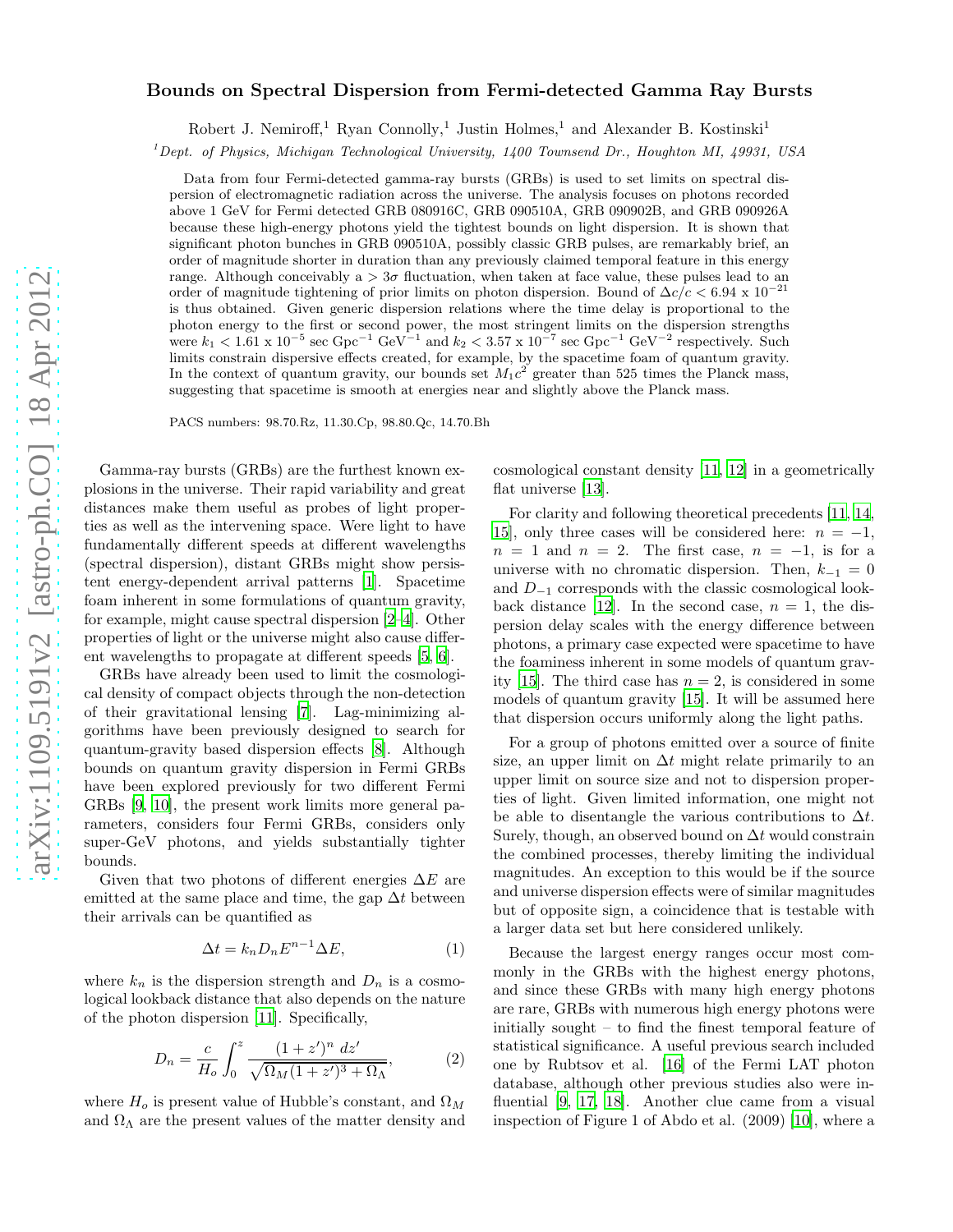

FIG. 1: Time series of photon arrivals for the four Fermi GRBs analyzed. Top panel is a closeup of the one second of GRB 0901510A, containing the finest temporal features.

striking clustering of photons above 1 GeV was spotted for GRB 090510A. Other reasons for our 1 GeV threshold include the lower photon background at higher energies, and the possibility of extremely brief GRB pulses at higher energies. Four candidate GRBs eventually emerged: GRB 080916C, GRB 090510A, GRB 090902B, and GRB 090926A. "Pass 7" data from these GRBs were downloaded from the Fermi web interface at NASA's GSFC in February 2012. Only photons within a 95 % energy-dependent error radius of the sky position of the optical counterpart were considered. This error radius was interpolated from Fermi performance data given by Ref. [\[19\]](#page-3-17).

The bottom four panels of Fig. (1) show time series for the arrivals of photons of the four Fermi GRBs. The origin  $t = 0$  indicates the time that the GRB triggered on Fermi's GLAST Burst Monitor (GBM). On the left, at negative times, is 100 seconds of Fermi LAT data that occurred before the trigger time while on the right, at positive times, is 100 seconds of data that occurred after the trigger time. Individual counts are shown as vertical line segments. The height of the line segment indicates the recorded energy of the photon detected. Inspection of Figure 1 shows that the background for stray photons, prior to the trigger time, for example, is very low. The top panel of Fig. (1) shows a closeup of the one second of GRB 0901510A when the bunched photons arrived.

For a (short) GRB 090510A, consider the first 11 photons arriving over a  $\Delta T = 0.1745$  seconds. The posttrigger arrival times of these photons were 3.702234, 3.702783, 3.706941, 3.719431, 3.763108, 3.764177, 3.799190, 3.799318, 3.800096, 3.816729, 3.875767 sec, respectively. For comparison, the next five photons, photons 12 through 16, arrived at 3.925311, 3.953093, 4.037660, 4.140611, and 4.152783 sec. The sixth photon had the unusually high energy of 30.9 GeV. Of the 11 photons considered, 6 photons arrived before the temporal midpoint and 5 photons arrived later. Notable is the closeness in arrival times of three photon groups. These groups are defined by the first and second photons, the fifth and sixth photons, and photons seven through nine. The time between the first and last photons in these groups are 0.549 ms, 1.069 ms, and 0.906 ms respectively.

Is this arrival pattern of remarkably brief doublets separated by long pauses significant? Do these 3 brief pulses define the finest time scale yet? We argue that such "rhythm" is, most likely, not spurious. As shown below, this group of 11 photons is consistent with a constant overall arrival rate. Yet, the following simple, albeit crude, analytical argument shows that the odds of a uniformly emitting source producing the pattern described above, are below 3  $\sigma$ . This is then confirmed by a detailed Monte Carlo simulation.

For a perfectly random (Poisson) process, the waiting times  $(t)$  between consecutive photon arrivals are exponentially distributed and a sum of  $m$  such times is  $\Gamma$ -distributed with exponent m (convolution of m exponential variates). Given an estimated mean waiting time  $\tau = 0.1745/10$  sec, the probability of waiting  $t \ll \tau$  is  $t/\tau$ . For example, consider  $t < 1.069$  ms a "success". The probability of success is then  $\approx 0.1069/1.750 = 0.0613$ for the 11 photon group. Then the (binomial) probability of at least 4 "successes" in 10 trials (10 waiting times between the 11 photons) is  $P(4, 11) = 1/455$ . If one counts the triplet as 3 successes, the odds drop to  $P(5, 11) = 1/5000$ . These crude estimates bracket the result of the 10<sup>9</sup> uniformly random Monte Carlo runs, indicating that the chance that 5 photons would trail other photons by 1.069 ms or less occurs in only about 1 in 1190 trials (about 3.34  $\sigma$ ). A sceptic might object that the mean rate need not be uniform, that both the 1st and the 11th arrivals ought to be regarded as fixed, etc. To that end, we now describe our data analysis as well as more elaborate Monte Carlo simulations in more detail.

To determine the briefest yet statistically meaningful time interval  $\Delta t$  in the data, we proceeded as follows. Groups of consecutive photon arrival times were considered, starting from the three photons arriving closest in time, then the four closest photons, and subsequently all numbers of GRB-associated photons for 500 seconds following the trigger. To ensure relatively uniform average arrival rates, we chose photon groups with roughly equal numbers of photon arrivals before and after the temporal midpoint of the group. Formally, a two-bin  $\chi^2$  statistic was computed. Given the single degree of freedom, "flat" groups with  $\chi^2$  < 1 were considered as statistically consistent with a flat distribution, and then search for  $\Delta t$ proper ensued, aided by a Monte Carlo simulation as follows.

For each photon in the time series except the last, the number of trailing photons, arriving within a time win $d$ ow T was counted, for a wide range of Ts. This photon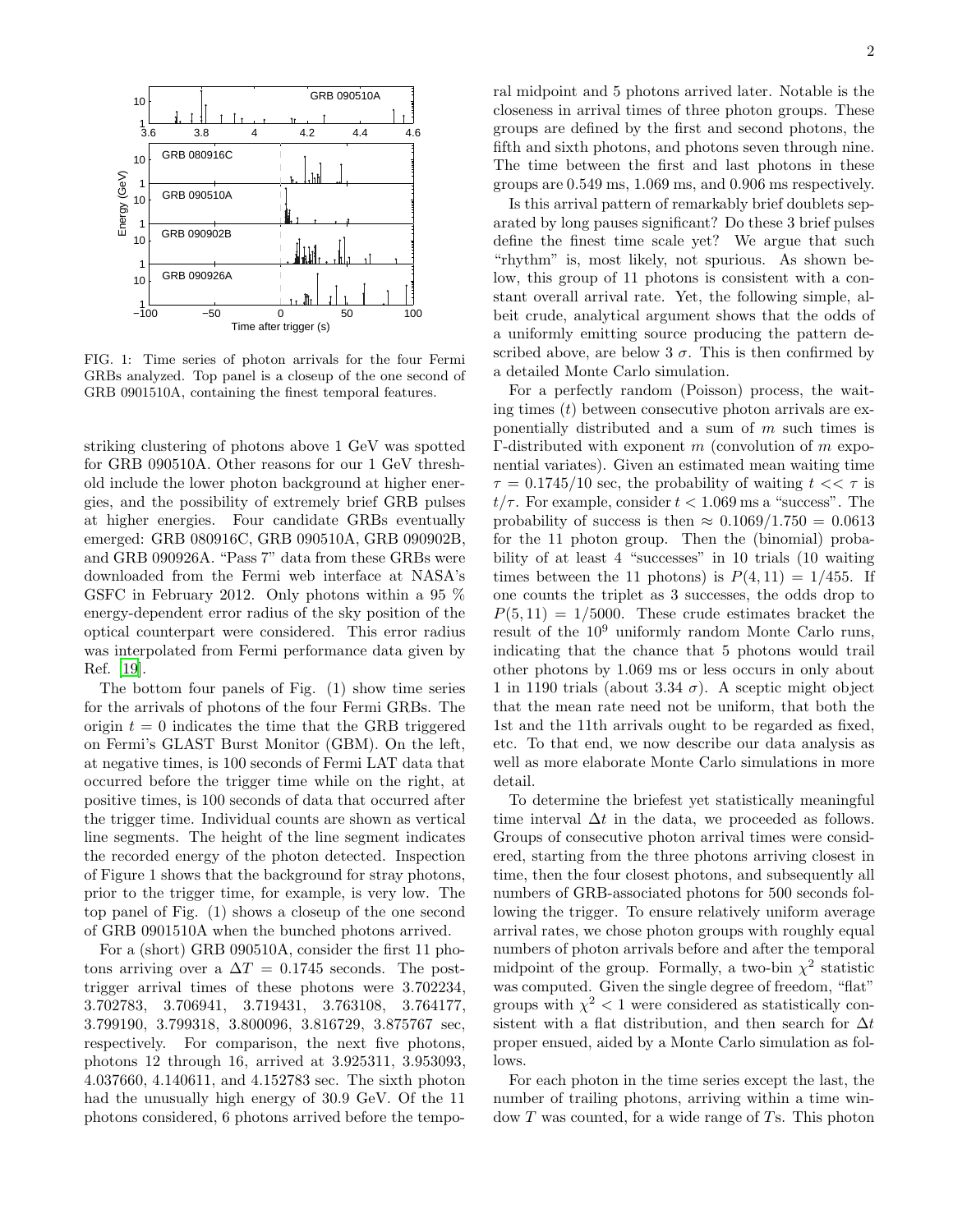TABLE I: Measured parameters of selected high energy Fermi GRBs.

| <b>GRB</b> |         |    | $E$ (low)       | $E$ (high)      | $z$ [a][Ref]  |  |
|------------|---------|----|-----------------|-----------------|---------------|--|
| Name       | sec     |    | GeV $(2\sigma)$ | GeV $(2\sigma)$ | ( $2\sigma^2$ |  |
| 080916C    | 37.9    | 14 | $1.32\,$        | 10.6            | $4.05$ [23]   |  |
| 090510A    | 0.00155 |    | $1.58\,$        | 24.7            | $0.897$ [10]  |  |
| 090902B    | 23.9    | 33 | 1.20            | 9.02            | $1.82$ [24]   |  |
| 090926A    | 3.00    |    | $1.38\,$        | 2.15            | $2.106$ [25]  |  |

TABLE II: Derived and limited parameters of selected high energy Fermi GRBs.

| $k_2$             | $M_2c^2$     |
|-------------------|--------------|
| $sec/(Gpc GeV^2)$ | $\rm GeV$    |
| $6.28E-03$        | $4.96E + 09$ |
| 3.57E-07          | $6.57E + 11$ |
| 1.70E-02          | $3.01E + 09$ |
| 7.41E-02          | $1.44E + 09$ |
|                   |              |

count was compared to that expected from a uniformly random arrival time distribution. The comparison distribution typically involved  $10^6$  trial time-series. To avoid spurious bunching, only  $\Delta t$  delays such that the associated number of real photons was found in less than 1 % of the equivalent Monte Carlo distributions, were considered for further analysis.

Returning to the GRB 090510A 11 photon group, do the 3 brief pulses define the finest time scale of significance? Could a variable mean rate, perhaps, produce such a pattern? To that end, we assumed that each of the 3 photon groups was randomly chosen from a single parent pulse form. This pulse form is the generic GRB "Norris pulse" shape first suggested by Norris [\[20](#page-3-21)] for the instance found most common by Nemiroff [\[21\]](#page-3-22), specifically,  $P = Ae^{-t/\alpha - \alpha/t}$  where P is the photon count rate, A is the pulse amplitude, t is time during the pulse, and  $\alpha$  is the time scale of the pulse. To be conservative, we will focus on the broadest photon group, the central pair separated by 1.069 ms.

A simple simulation shows that randomly chosen pairs of photons from a Norris pulse form have a mean pair separation of about 1.20  $\alpha$ . Additionally, in a Norris pulse, 68.2 % of the photons arrive within a total time window of 1.74  $\alpha$  surrounding the pulse peak, here called the pulse "width". Therefore, a parent pulse with width of  $\Delta t = (1.74/1.20)1.069 \text{ ms} = 1.55 \text{ ms}$  would yield a mean pair separation of 1.069 ms, the longest time between first and last photons of the three close photon groups of GRB 090510A. Therefore, in subsequent analysis, we will use  $\Delta t = 1.55$  ms.

The conservative value of  $\Delta t$  estimated above for GRB 090510A is about a factor of ten smaller than even the least conservative limit on  $\Delta t$  listed by Ref. [\[10\]](#page-3-8) in row 5 of Table S1. A primary reason for this is that Ref. [\[10](#page-3-8)] measured the limiting  $\Delta t$  essentially as the time difference between the start of a sub-MeV spike and a possibly associated 0.75 GeV photon. Our analysis differs from this earlier analysis of GRB 090510A in that they looked at photons over a wide range of energies, whereas we looked at only the most energetic photons  $(>1 \text{ GeV})$  because the pulse durations are known to decrease greatly as photon energy is increased, so the tightest limits on the dispersion delays will come from the highest energy photons. Therefore, the small  $\Delta t$  values presented here focus on extremely short doublets prominent at very high energies.

Of the four GRBs considered, only GRB 090510A and GRB 0900902B have photons arriving close enough in time to eclipse the 0.01 sec previously reported [\[10\]](#page-3-8) as the smallest  $\Delta t$  record. We therefore conclude that analyzing the other GRBs at most increased the number of trials to two, which would decrease the statistical significance of the  $\Delta t$  reported here for GRB 090510A to about 3.14 σ, still above 3 σ.

For GRB 08016C, GRB 090902B, and GRB 090926A, none of the photon groups for which the 2-bin  $\chi^2$  test was less than unity showed significant bunching on any time scale. On longer time scales, clearly distinct photon groups have their  $\Delta t$  values recorded in Table 1.

Table 1 lists the measured parameters for the four GRBs selected. Column 1 lists the title of the GRB, coded with its date of detection. The  $\Delta t$  values as well as the number of photons  $N$  on which they are based as listed in Columns 2 and 3 respectively.

Another measured parameter that limits spectral dispersion is  $\Delta E$ , the energy between the highest and lowest energy photons arriving from the GRB in the  $\Delta t$  time window. Conservative  $2 \sigma$  values of the lowest and highest energy photons –  $E$  (low) and  $E$  (high) – are given, assuming a 10  $\%$  single  $\sigma$  energy measurement uncertainty. They are listed in Columns 4 and 5 of Table 1. Values for the GRB redshifts were obtained by others from followup observations of the GRB optical afterglows and the